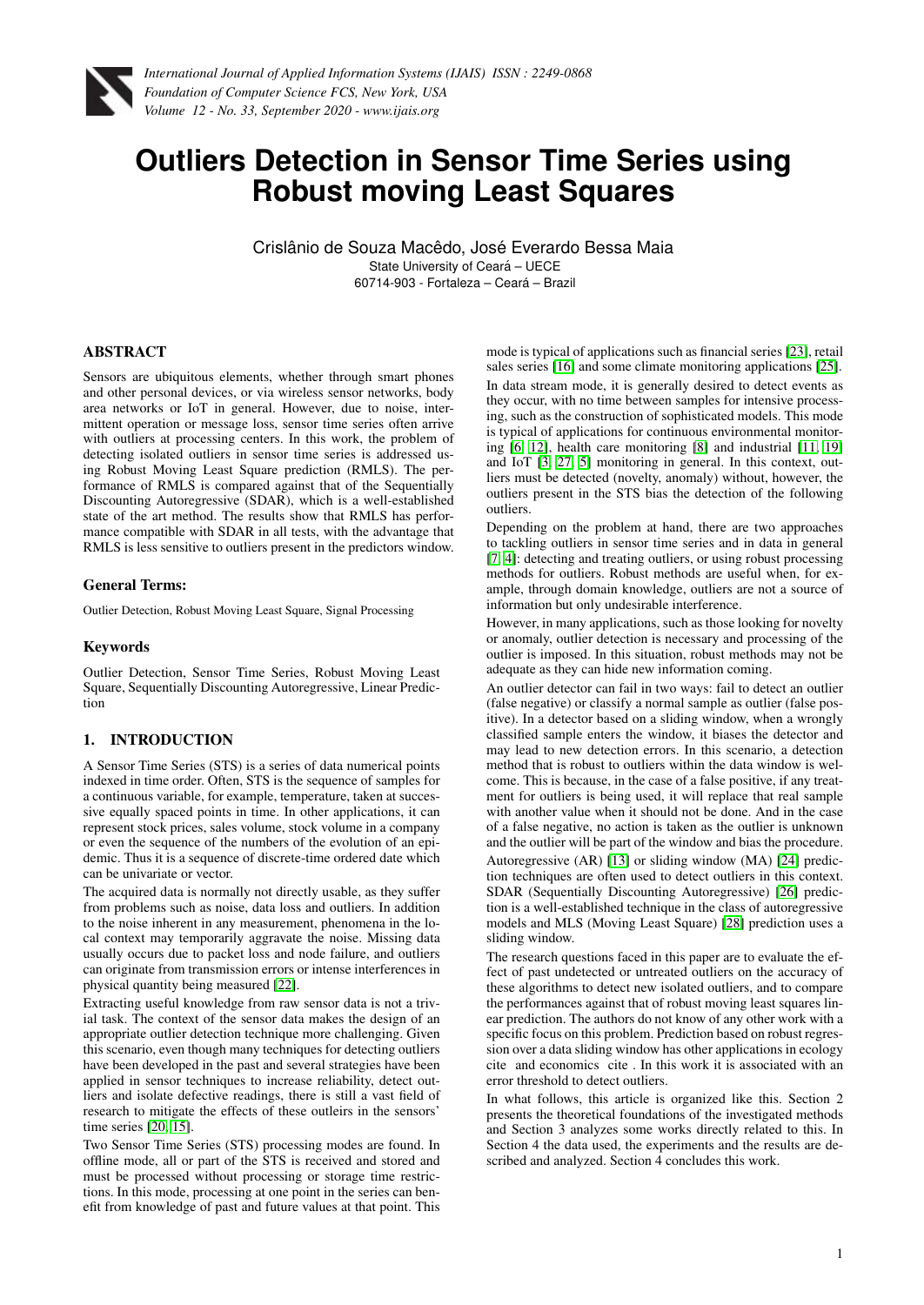

## 2. METHODS

Time series outlier detection methods based on prediction build generative models of the time series using past data and analyze the error between the value predicted by the model and the data arriving to classify it as outlier or not outlier. This section reviews the fundamentals of the techniques used in this work.

#### 2.1 Robust OLS Regression

A multiple linear regression model seeks to approximate the relationship between a dependent or output variable  $y$ , and a number of independent or input variables  $\{x_i\}$  by a linear function. In the experimental context, when  $n$  observations are available, this relationship can be represented, in matrix notation, by Equation 1:

$$
y = X\beta + \epsilon,\tag{1}
$$

where y is an  $n \times 1$  vector of observed response values, **X** is the  $n \times p$  matrix of the predictor variables,  $\beta$  is the  $p \times 1$ , and  $\epsilon$  is the  $n \times 1$  vector of random error terms.

The purpose of the model is to find the estimates of unknown parameters vector  $\beta$  and it describes what is called the regression surface [\[18\]](#page-4-20). In practice it occurs that due to measurement inaccuracies Equation 1 almost never has an exact solution and thus OLS (Ordinary Least Squares) is used to find the best estimate of  $\beta$ 's with the least squares criterion which minimizes the sum of squared distances of all of the points from the actual observation to the regression surface.

The solution of Equation 1 by the OLS method is well known and is given by

$$
\hat{\beta} = (\mathbf{X}'\mathbf{X})^{-1}\mathbf{X}'\mathbf{y} = \mathbf{X}^+\mathbf{y},\tag{2}
$$

where  $\hat{\beta}$  is the estimate of  $\beta$  for this data set, and  $X^+$  is called the MoorePenrose inverse of the data matrix X.

A feature of the OLS method is that it gives equal importance (weight) to all the examples in the data set. One weighted least squares (WLS) method can be obtained from OLS by taking a diagonal matrix of W weights of dimension  $n \times n$  with the diagonal elements considering the importance of each corresponding example. In this case, Equation 1 becomes

$$
y = W X \beta + \epsilon, \tag{3}
$$

and its weighted least squares (WLS) solution is given by

$$
\hat{\beta} = (\mathbf{X}' \mathbf{W} \mathbf{X})^{-1} \mathbf{X}' \mathbf{W} \mathbf{y}.
$$
 (4)

One way for a outlier robust regression method would be to use WLS Equation 4 by assigning lower weights to outlier data. The difficulty is that it is not known in advance which data are outliers. This is an appropriate scenario for applying iterative methods giving rise to the iteratively re-weighted least squares (IRLS) method.

In the general method of robust regression M-estimator, introduced by Huber [\[18\]](#page-4-20), rather than minimize the sum of squared errors as the objective, the M-estimate minimizes a function of the errors. Thus, the diagonal matrix W is written as

$$
\mathbf{W} = diag(f(\frac{\mathbf{y} - \mathbf{X}\hat{\beta}}{\sigma})),
$$
 (5)

where the objective is the least absolute deviation and  $\sigma$  is a (scale) width parameter of the function  $f()$  that makes it reduce the weight of the most distant examples of the regression surface of the current iteration. The IRLS method is an iterative solution consisting of the following steps [\[18\]](#page-4-20):

- (1) Initialize  $\beta^0$  using the OLS method,
- (2) At the each iteration  $t$ , calculate residuals and the weight matrix by Equation 5,

(3) Solve for new weighted least squares estimates with W calculated in step 2.

Repeat Step2 and Step3 until the estimated coefficient converges by some convergence criterion. Various functions are published and tested for  $f()$  and the Gaussian function was used. To complete the specification, the estimate of scale  $\sigma$  may be updated after initial estimate based on the variance of the residuals.

Figure 1 illustrates the effect of the IRLS algorithm when compared to OLS in the presence of outliers in the data window. It shows a 20 point STS and the application of OLS and IRLS to estimate the expected value of the next STS measurement. A data window with a size of 3 was used. The two models were built in two moments: one around time 4, free from outliers, and another around time 12, with the presence of outliers.

In the first application, the models, and consequently the predictions, almost coincide. With the presence of outliers, the models differ significantly. Note that in the figure a threshold range was included around the prediction outside which a sample will be classified as outlier. Clearly, the OLS model would fail to detect the next outlier while the IRLS model would be effective in this example built for demonstration.



Fig. 1. Effect of an outlier in the design data window on the accuracy of OLS and IRLS outlier detection.

#### 2.2 Sequentially Discounting AutoRegressive (SDAR)

SDAR [\[21\]](#page-4-21) uses density estimation and the fact that a sum of Gaussian random variables is also a Gaussian random variable. To estimate the value density of a sample  $x_t$  arriving at time t, let  $\epsilon_t$  be a white Gaussian noise with zero mean and variance  $\sigma^2$ . SDAR assumes that the monovariate time series  $\{x_t, t =$ 1, 2, 3, ...} was generated by the model

$$
x_t = \sum_{i=1}^p a_i x_{t-i} + \epsilon_t,
$$
\n(6)

where  $x_{t-i}$  is the value of the time series at time  $t-i$ ,  $a_i$ ,  $i =$ 1... $p$  are the model coefficients and  $p$  is the model order. In these conditions,  $P(x_t|x_{t-1},...,x_{t-p}, \theta)$  has normal distribution  $N(w, \sigma^2)$  with probability density given by [\[26\]](#page-4-18):

$$
P(x_t|x_{t-1},...,x_{t-p},\theta) = \frac{1}{\sigma\sqrt{2\pi}}e^{-(x_t-w)^2/2\sigma^2},\qquad(7)
$$

where  $\theta = (a_1, ..., a_p, \sigma^2)$  is the vector of model parameters and  $w = \sum_{i=1}^{p} a_i x_{t-i}.$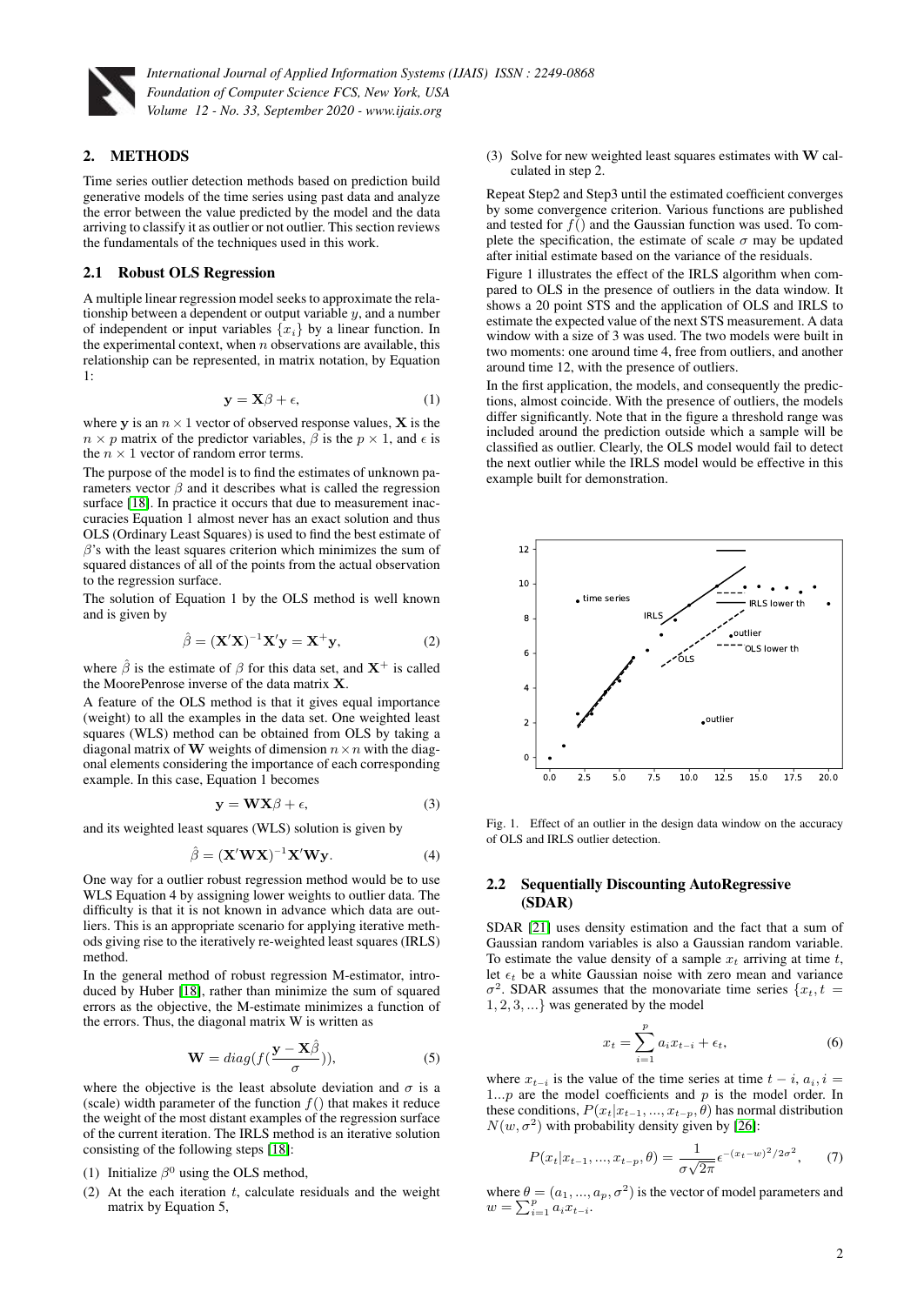

Normal Yule-Walker equations and maximum likelihood estimation are two procedures by which the model parameters can be estimated. In any case, the parameters are obtained by minimizing the sum of the discounted squared errors given by  $\sum_{i=p+1}^{n} (1-r)^{t-i} (x_i - A^T \tilde{x}_i)^2$ , where  $r \in (0,1)$  is a discount  $\sum_{i=p+1}^{n=p+1}$  factor that reduces the weight of the samples more distant in time in relation to the current time  $t, x_i$  is the true value read from the series,  $\tilde{x}_t = (x_{t-1}, ..., x_{t-p})^T$  and  $A = (a_1, ..., a_p)^T$ . Using the normal equations the algorithm to update the estimates of the mean and variance of the  $x_t$  probability density is given in Algorithm 1 [\[26\]](#page-4-18).

Algorithm 1: Pseudocode for the SDAR algorithm. **Data:** A Sensor Time Series  $(x_t, t = 1, 2, 3, ..., T), r \in (0, 1)$ **Result:** A vector  $score()$  of the  $x_t$  samples scores. initialization  $\hat{\mu}_0$ ,  $C_j$ ,  $\hat{\Sigma}$ ,  $\hat{\omega}_j$  ( $j = 1, ..., k$ ); for  $t\in(1,2,3,...,T)$  do read  $x_t$ ;  $\hat{\mu} = (1 - r)\hat{\mu} + rx_t;$  $C_j = (1 - r)C_j + r(x_t - \hat{\mu})(x_{t-j} - \hat{\mu})^T;$ solve for  $\omega: C_j = \sum_{i=1}^k \omega_i C_{j-i} (j = 1, ..., k);$  $\hat{x}_t = \hat{\omega} (x_{t-k}^{t-1} - \hat{\mu}) + \hat{\mu};$  $\hat{\Sigma} = (1 - r)\hat{\Sigma} + r(x_t - \hat{x}_t)(x_t - \hat{x}_t)^T;$  $\textbf{score}(t) = -log(p_{t-1}(x_t));$ end

The  $score(x_t)$  value assesses the change in the probability density function when going from  $p_{t-1}$  to  $p_t$ . Therefore, the higher the score $(x_t)$ , the greater the possibility that  $x_t$  is an outlier [\[26\]](#page-4-18).

# 3. RELATED WORKS

Research and publication on outlier detection and treatment in Sensor Time Series is extensive. To contextualize this paper, this section reviews some works directly related to this research [\[10\]](#page-4-22), [\[1\]](#page-4-23), [\[29\]](#page-4-24), [\[14\]](#page-4-25).

The authors in [\[10\]](#page-4-22) present the Temporal Outlier Discovery (TOD) framework for detecting temporal outliers in vehicle traffic data. What distinguishes the approach is that it does not look at the behavior of individual objects, but instead seeks to detect disparate behavior in road segment traffic data. Outlier scores are calculated to detect drastic changes in trends in road segment traffic in relation to its history and that of its neighbors. However, the authors say nothing about how data with outliers is incorporated into the formation of traffic history and its effects.

A two-stage probabilistic method for detecting anomalies in natural gas time series data is presented in the work [\[1\]](#page-4-23). In the first phase, the probability of a data point being anomalous is determined, using an OLS linear regression model and a geometric probability distribution of the residuals. The second step is to train a Bayesian maximum likelihood classifier based on the types of anomalies identified in the first phase. The method's contribution is its ability to incorporate domain knowledge in the techniques developed in the first phase for the detection of anomalies via Machine Learning techniques in the operation phase. Missing data and outliers are assumed to be absent from the design data.

In [\[29\]](#page-4-24) a method is proposed to detect and repair data quality problems in STS generated from seafloor observatories. The proposed method consists of three parts: a general pre-test to preprocess data and provide a route for further processing, data outlier detection methods to label suspect data points, and a data interpolation method to fill in missing data and suspects. An integrated autoregressive moving average model (ARIMA) within

a sliding window is used to compute the prediction interval, so that the parameters are readjusted each time the window moves a step forward. Processing is offline and the design data in each sliding window is assumed to be free of outliers.

The authors in [\[14\]](#page-4-25) study the detection and elimination of outliers in self-weighing time series data obtained from connected weight scales. For these, three techniques are analyzed: (1) a method based on autoregressive integrated moving average (ARIMA) time series modelling, (2) another based on median absolute deviation (MAD) scale estimate, and (3) a method based on Rosner statistics [\[17\]](#page-4-26). Are applied these methods to both a data set with real outliers and a clean data set corrupted with simulated outliers. The results suggest that the simple MAD algorithm and ARIMA performed well with both test sets while the Rosner statistics was significantly less effective. In addition, the ARIMA approach appeared to be significantly less sensitive to long periods of missing data than MAD and Rosner statistics. The work assumes that the data are approximately normal and the outliers are not taken into account in the design of the models.

The reviewed papers are representative of four applications with practical relevance. Note that they do not consider a configuration in which outliers are present in the design data of the models updated online.

## 4. METRICS AND RESULTS

Two noise STS were used in the experiments: a synthetic STS and a natural STS. A number of random amplitude and polarity outliers have been inserted in random positions. In a specified number of these positions, occurrences of two outliers were created separated only by a correct sensor reading to stress the methods. It has been provided for the four polarity combinations to occur.

Preprocessing was carried out to guarantee time series without seasonality and trend when applying SDAR. The performance of the OLS, IRLS and SDAR methods were compared using the False Negative (FN) and False Positive (FP) metrics. False Positive accumulates the number of regular measurements that the method classified as outliers and False Negative accumulates the number of outliers that were not detected by the algorithm.

## 4.1 Result for Synthetic Time Series

For this test an STS of 200 points was generated with the same recursive equation used in [\[26\]](#page-4-18) given by  $x_t = 0.6x_{t-1}$  $0.5x_{t-2} + n_t$  where  $n_t$  is a white Gaussian additive noise (AWGN) with zero mean and unit variance. The graph of this STS is shown in Figure [2.](#page-3-0) In this STS, 20 isolated outlier points were inserted, corresponding to 10 % of the series. It was taken care that the STS contains 8 occurrences of outliers separated by just a correct measurement.

The outputs of the executions of the three methods were inspected to generate the results shown in Table 1. For each detection method, total FN and FP (T in Table 1) are shown, and of these, in how many cases there was an outlier within the sliding window of the modeling data for the OLS and IRLS cases. Column w for SDAR aims to verify the behavior of SDAR in situations where OLS and IRLS are more sensitive.

Table 1 shows that the OLS model can only be applied when it is guaranteed that the STS is free from an outlier. IRLS and SDAR performed well with SDAR slightly better in FN and with equal performance in FP. It was observed that some FPs generated by SDAR are not the same as those that appear for IRLS. For SDAR,  $r = 0.02$  was used and, after tests for OLS and IRLS, a size 3 sliding window was used with the parameters given in Section 2.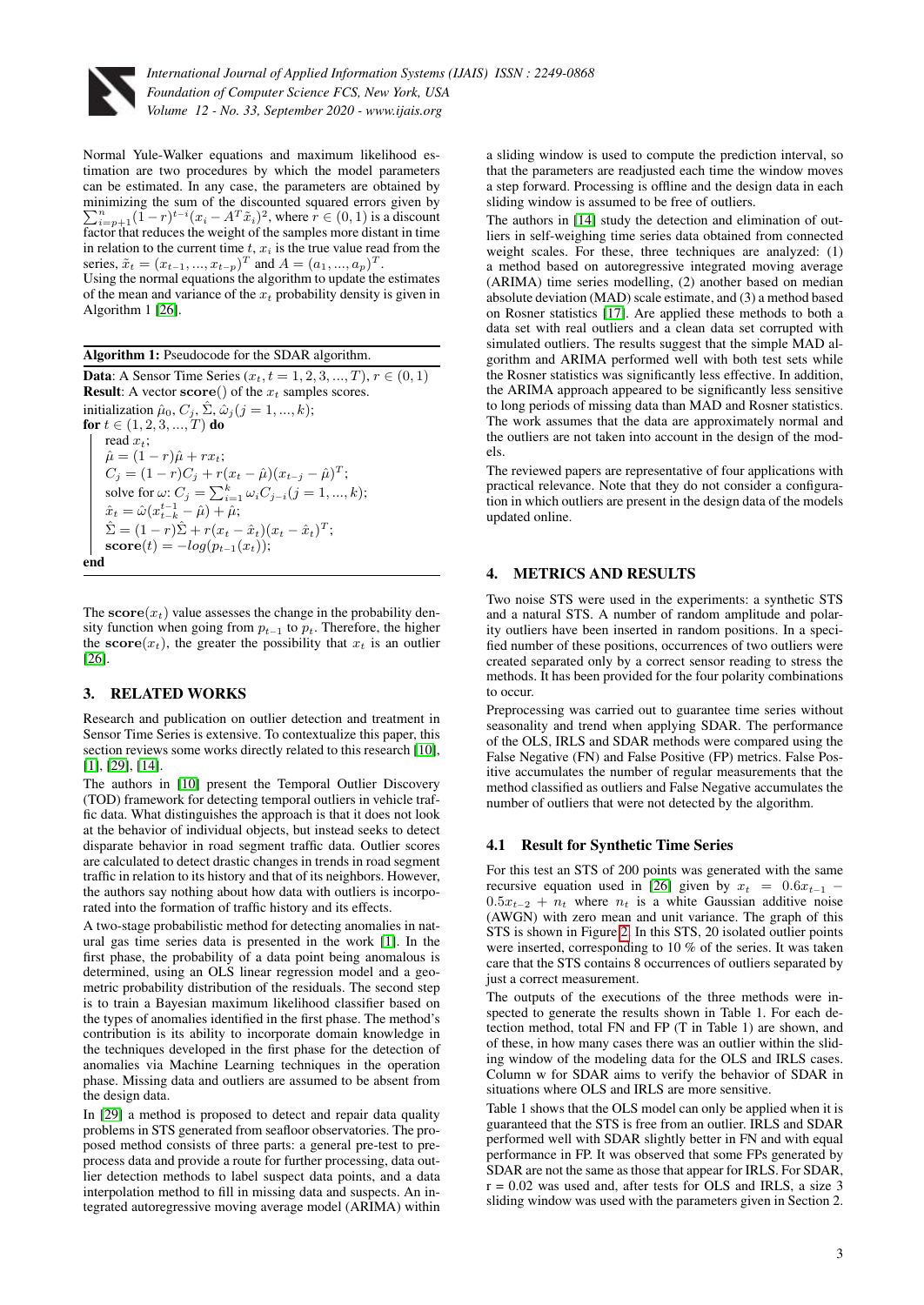



<span id="page-3-0"></span>Fig. 2. A synthetic STS with 200 points of which 20 points (10%) are isolated outliers. In these, there are 8 occurrences of outliers that remain in the modeling window used to detect the next outlier.UP: original series, DOWN: difference series with outliers.

Table 1. Outlier detection performances obtained using the SDAR, OLS and IRLS algorithms in the synthetic STS of Figure [2](#page-3-0) (FN stands for false negative, FP stands for false positive, T stands for FN and FP totals, and w stands for the FP and FN numbers when an outlier is present in the sliding window)

| Method  | OLS. |    | <b>SDAR</b> |    | <b>IRLS</b> |    |
|---------|------|----|-------------|----|-------------|----|
| Metrics |      | W  |             | W  | ᠇᠇          | w  |
| FP      | 21   | 03 | 09          | 07 | 10          | 07 |
| FN      |      | 04 | 02          | 01 | 03          | 0  |

# 4.2 Result for Natural Time Series

For the experiment with natural STS, a time series of sensor from the Intel-Lab-Data dataset [\[9\]](#page-4-27) was taken. This dataset is derived from the Intel-Lab-Data dataset [\[2\]](#page-4-28) with some preprocessing. It contains 14400 temperature measurements from 52 sensors from the original data corresponding to five days of measurement with an interval of 30 s between measurements. For this test, sensor 1 was chosen. In the natural STS of sensor 1, 144 isolated outlier points were inserted, corresponding to 10% of the series. It was provided to guarantee 16 occurrences in which two ouliers are separated by a correct measurement with different polarities. The resulting STS is shown in Figure [3.](#page-3-1)

A detailed inspection of the results generated Table 2 which summarizes the performance of the algorithms for this STS. For



<span id="page-3-1"></span>Fig. 3. The natural STS-20 with 14400 points of which 144 points (1%) are isolated outliers. To the original 24 outliers, 120 more challenging artificial outliers were added. In these, there are 16 occurrences of outliers that remain in the modeling window used to detect the next outlier. UP: original series, DOWN: difference series with outliers.

 $SDAR$ ,  $r = 0.02$  was used and for OLS and IRLS, a sliding window of size 3 was used with the parameters given in Section 2. Other sizes of sliding window were tested and size 3 performed well. The Table shows IRLS and SDAR again with similar performances with IRLS slightly better in FP and slightly worse in FN. As in the previous case, it was observed that some FP and FN are not the same for SDAR and IRLS. The table also confirms the previous understanding that the OLS model can only be applied when the STS is free of outlier.

> Table 2. Outlier detection performances obtained using the SDAR, OLS and IRLS algorithms in the

> natural STS of Figure [3](#page-3-1) (FN stands for false negative, FP stands for false positive, T stands for FN and FP totals, and w stands for the FP and FN numbers when an outlier is present in the sliding window).

| white will |      |    |             |    |             |     |  |  |  |  |
|------------|------|----|-------------|----|-------------|-----|--|--|--|--|
| Method     | OL S |    | <b>SDAR</b> |    | <b>IRLS</b> |     |  |  |  |  |
| Metrics    |      | W  |             | W  | ௱           | W   |  |  |  |  |
| FP         | 37   | 06 | 17          | 04 | 18          | 0.5 |  |  |  |  |
| FN         | 41   | 07 |             | 03 | 13          | 02  |  |  |  |  |